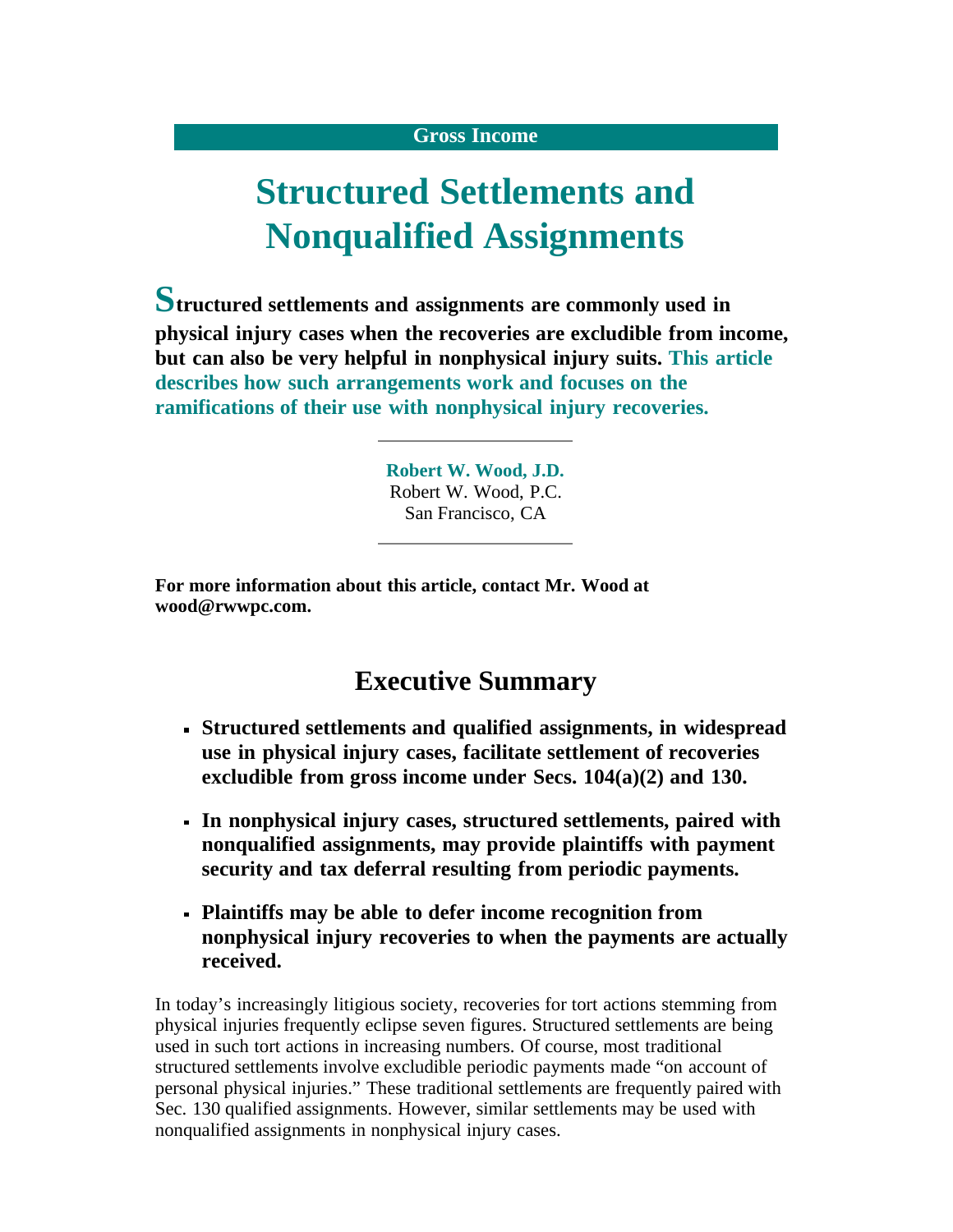This article discusses the basic characteristics of structured settlements and assignments and focuses on how the emerging use of structured settlement payments, in conjunction with nonqualified assignments outside of the physical injury context, affects a plaintiff's income recognition.

#### **Recent Sec. 104 Cases**

Sec. 104(a)(2) provides an exclusion for physical injury recoveries; Sec. 130 provides for qualified assignments of the payment obligation. However, the Sec. 104 exclusion was narrowed considerably by the enactment of the Small Business Job Protection Act of 1996 (SBJPA). Thus, one of the reasons for a growing interest in (and a growing need for) structures outside of Sec. 104 cases is that Sec. 104 does not go far enough.

Indeed, in a slew of recent decisions, the Tax Court has continually held sex discrimination recoveries not excludible under Sec.  $104(a)(2)$ .<sup>1</sup> Although the facts vary, the ultimate result (and the underlying rationale) has become almost boilerplate. Courts generally cite *Schleier*[2](#page-8-1) for the proposition that, for a recovery to be excludible under Sec. 104(a)(2), the (1) underlying cause of action must be based on tort or tort-type rights; and (2) resulting damages must be recovered on account of personal injuries or sickness. For recoveries after Aug. 20, 1996 (the SBJPA's effective date), the second prong of *Schleier* requires that the personal injuries or sickness be physical in nature.<sup>[3](#page-8-2)</sup>

In each of these sex discrimination cases, the Tax Court essentially determined that, even if the cause of action was based on tort or tort-type rights, the resulting recovery was not paid on account of personal physical injuries. Accordingly, the recovery was often not excludible from gross income under Sec.  $104(a)(2)$ , because sex discrimination alone does not constitute a personal physical injury.

The tax consequences of a racial discrimination recovery are not much different in this respect. For example, in  $O$ *yelola*,<sup>[4](#page-8-3)</sup> the Tax Court held that a taxpayer was not entitled to exclude a racial discrimination recovery, because he failed to prove that the recovery was received on account of personal physical injuries or sickness. The court reached a similar conclusion in *Cates.*[5](#page-8-4)

Wrongful termination recoveries in recent years have followed a similar path. For example, in *Tamberella*,<sup>[6](#page-8-5)</sup> the Tax Court held that an individual could not exclude the proceeds of a wrongful termination recovery under Sec.  $104(a)(2)$ , because he failed to show that any portion of it was received on account of personal physical injuries or sickness.

## **Structured Settlements**

In its purest form, a structured settlement merely calls for periodic payments payments over time. The use of such payments to compensate victims of personal injuries was not widespread until the late 1970s. The idea that a tort victim would receive a stream of payments payable over his or her life (as opposed to a lump sum) raised a variety of issues, including the appropriate tax treatment of such a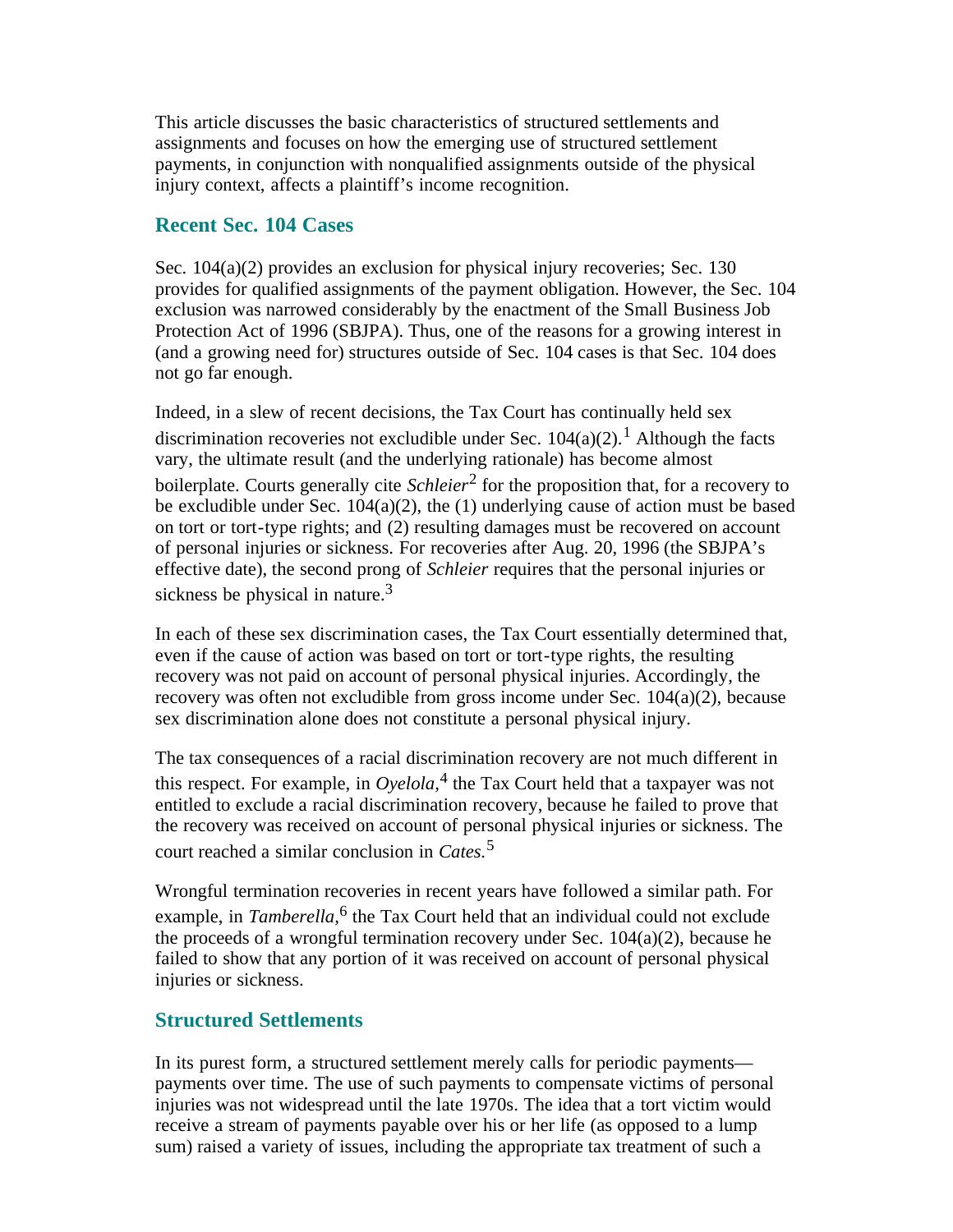payment stream.

The future of structured settlements became more certain after the IRS issued three revenue rulings establishing their tax treatment.<sup>[7](#page-8-6)</sup> The Service clarified that the plaintiff would receive all amounts from a periodic payment settlement free from Federal income tax. These rulings were later codified in amendments to the Code enacted by the Periodic Payment Settlement Act of 1982, providing further impetus for the widespread use of structured settlements. These three fundamentally important rulings involved different facts, but all considered settlement situations of continuing interest.

## **Qualified Assignments**

Having a structured settlement in place does not necessarily mean that the defendant will make each payment. Under a "qualified assignment," for example, the defendant's obligation to make periodic payments is assigned, so that the plaintiff thereafter looks to a third-party obligor for payment, rather than to the defendant. In perhaps the most common model, the defendant's "qualified assignee" purchases an annuity.

If the insurer purchases the annuity and retains exclusive ownership, the plaintiff in a *physical injury* action (who was designated to receive the annuity payments) may fully exclude these payments from gross income, not merely their discounted present value.[8](#page-8-7) Further, the plaintiff does not have constructive receipt of the full amount, nor has he or she received an "economic benefit" resulting in taxation. The plaintiff has only an unfunded, unsecured promise to receive regularly scheduled payments in the future.

Qualified assignments (like other types of periodic payments) may result in favorable tax treatment not only to the plaintiff, but also the payer. Basically, the defendant (or its liability insurer) first gives the plaintiff a promise to pay money in the future. Then, the defendant (or its liability insurer) transfers that obligation to its substituted obligor, who thereafter remains liable on the payment obligations. If a defendant pays a qualified assignee for assuming its liability, the amount received will not be taxable to the assignee, except to the extent it exceeds the aggregate cost of the "qualified funding asset." Payments by the third-party payer of the periodic payments will not alter the tax-free nature of the stream of periodic payments.

To work properly, a number of technical requirements must be met. Under Sec. 130, a qualified assignment is any assignment of a liability to make periodic payments as damages on account of physical injury or sickness, if all of the following requirements are met:

- 1. The assignee assumes the liability from a person who was a party to the suit or agreement;
- 2. The periodic payments are fixed and determinable as to amount and time of payment;
- 3. The periodic payments cannot be accelerated, deferred, increased or decreased by the recipient of the payments;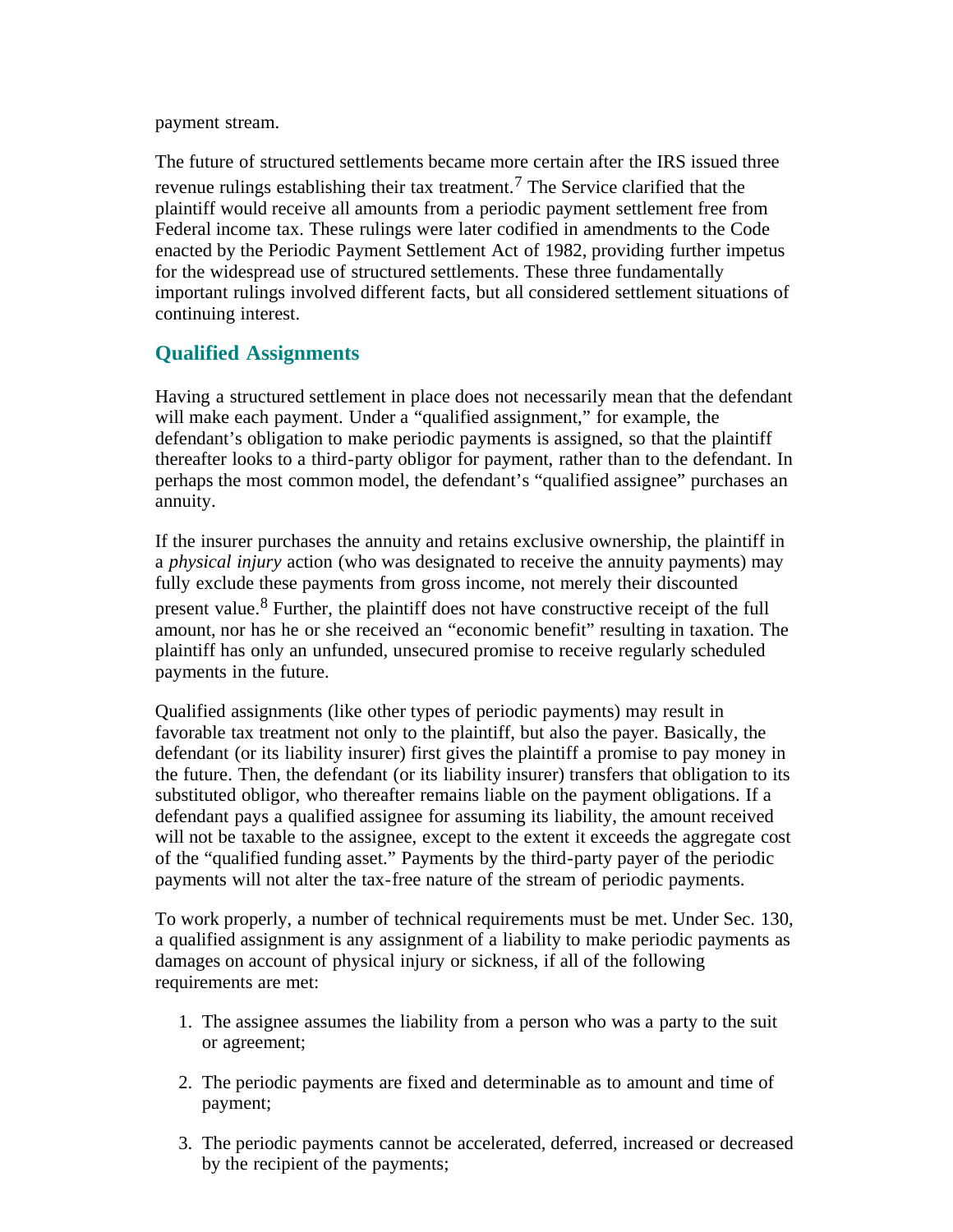- 4. The assignee's obligation on account of the personal injuries or sickness is no greater than the obligation of the person who assigned the liability;
- 5. The periodic payments are excludible from the recipient's gross income under Sec. 104(a)(2); and
- 6. The amount received by the assignee for assuming a periodic payment obligation must be used to purchase a "qualified funding asset."

A "qualified funding asset" is an annuity contract issued by a company licensed to do business as an insurance company under the laws of any state, or any obligation of the U.S., if all of the following conditions are met:

- The annuity contract or obligation must be used by the assignee to fund periodic payments under a qualified assignment;
- The periods of the payments under the annuity contract or obligation must be reasonably related to the periodic payments under the qualified assignment, and the amount of any such payment under the contract or obligation cannot exceed the periodic payment to which it relates;
- The annuity contract or obligation must be designated by the taxpayer as being taken into account under Sec. 130(d) with respect to the qualified assignment; and
- The annuity contract or obligation must be purchased by the taxpayer not more than 60 days before or after the date of the qualified assignment.

In determining whether there has been a qualified assignment, any provision that grants the recipient rights as a creditor greater than those of a general creditor will be disregarded under Sec. 130(c). Thus, the plaintiff may hold a security interest in the entity or qualified funding asset. This can make qualified assignments more attractive to a settling plaintiff, who may achieve security by virtue of the qualified assignment that would otherwise be prohibited, without risking constructive receipt of the entire stream of periodic payments.

## **Structured Settlements in Nonphysical Injury Cases**

One current possibility in the structured settlement arena is for a defendant to fund its obligation to make periodic payments in *nonphysical injury* cases by purchasing an annuity and making a *nonqualified* assignment to a third-party obligor. These nonphysical injury cases may encompass any number of tort claims that do not involve physical injuries, such as those for racial discrimination, sexual harassment (without overt and observable physical harm), wrongful termination or violation of the Americans With Disabilities Act of 1990 or the Employee Retirement Income and Security Act of 1974.

One question is whether the plaintiff recognizes gross income for Federal income tax purposes in the year in which the settlement agreement is signed (a devastating tax result), or in the years in which the payments are actually received. If a plaintiff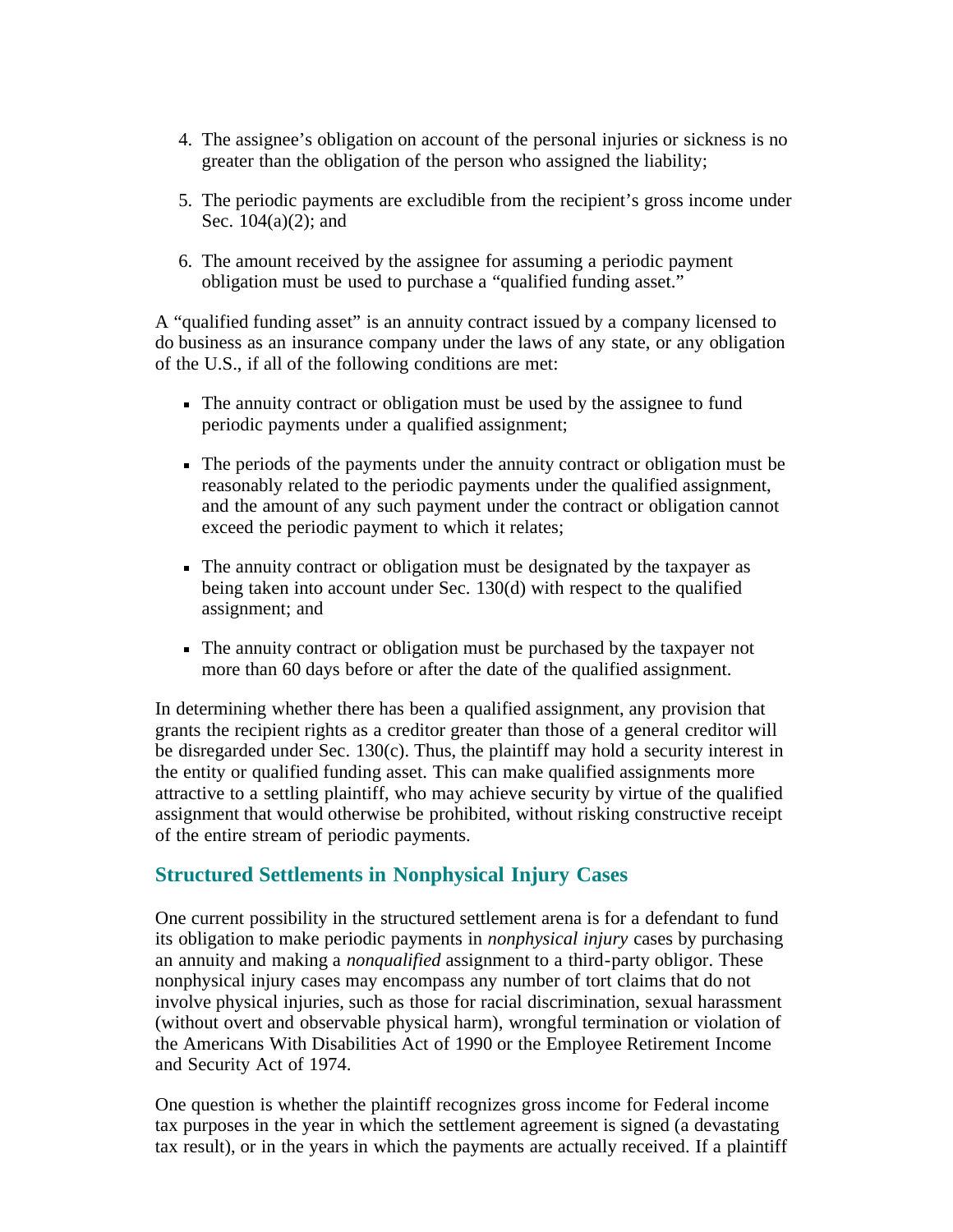uses a structured settlement in a nonphysical injury case, proper matching and general fairness suggest that he or she should be taxed on the stream of payments only as actually received (absent constructive receipt or economic benefit concerns, addressed below). Regrettably, this is an emerging area; neither the IRS nor the courts have addressed use of structured settlements in this context.

#### **The Basic Transaction**

Some savvy insurance companies have created an innovative system for discharging settlement liabilities outside of Sec. 104. The plaintiff consents to allow the insurance company to assign its payment obligation to an assignee who will become the sole obligor. The assignee then has the opportunity to purchase an annuity from the assignor insurance company to fund the payments.

There may be various entrants into this growing field. At least one well-known insurance company starting to market the nonqualified structure is Allstate, generally a conservative company. It uses NABCO, an assignment company based in Barbados, to affect the transfer.<sup>[9](#page-8-8)</sup> There seems no reason why this arrangement would not work perfectly, achieving the desired deferral and security of payment to the plaintiff.

However, there does not appear to be any published IRS or judicial guidance discussing structured settlements in nonphysical injury cases (let alone, structured settlements paired with nonqualified assignments). Obviously, this can make the tax consequences to the plaintiff uncertain. For example, the Service could argue that the total value of the entire stream of payments represents gross income to the plaintiff in the settlement year. It could potentially invoke the constructive receipt, economic benefit or cash equivalency doctrines. Nonetheless, there are strong arguments that a plaintiff should recognize these periodic payments as gross income only when they are actually received from the assignee.

#### **Constructive Receipt**

Although constructive receipt concerns can arise in several different circumstances, they most commonly crop up when several different options for settlement are on the table.

*Example:* Plaintiff *P* is offered \$1 million in settlement of her racial discrimination claim against *A,* Inc. *P* does not wish to receive a lump sum. After some discussion, *A* also offers \$50,000 in cash per year for the rest of *P'*s life. *A* even indicates that *P* can have \$50,000 per year for 10 years, with a lump sum of \$200,000 up front and an additional \$200,000 at the end of 10 years.

Is *P* in constructive receipt of \$1 million for tax purposes? As long as no legal document releasing her claim is executed calling for the lump-sum payment, there should be no constructive receipt on these facts. Only bargaining has occurred and the plaintiff has stated she does not wish to receive a lump-sum settlement. Admittedly, the events that would allow her to receive such a settlement—*P'*s execution of the release—are within her control; nevertheless, there should be no constructive receipt here.<sup>[10](#page-8-9)</sup>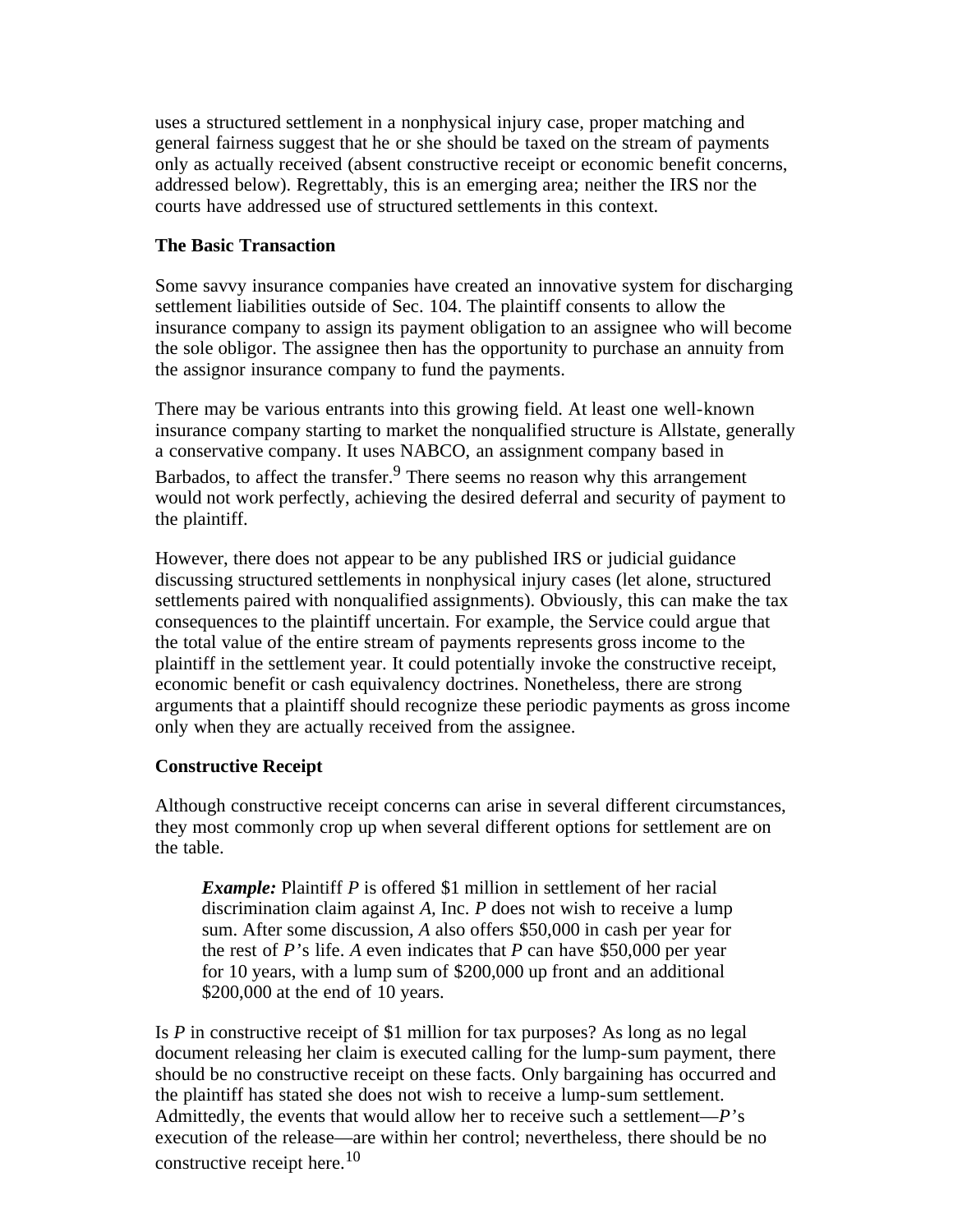A closer look at the constructive receipt doctrine must begin with acknowledging that most individuals are cash-basis taxpayers. Hence, their income is generally taxed when it is actually or constructively received, under Sec. 451 and Regs. Secs. 1.446-1(c)(1)(i), and 1.451-1(a) and -2(a). The roots of the constructive receipt doctrine prohibit a taxpayer from deliberately turning his or her back on income, thereby attempting to select the tax year. Under Regs. Sec. 1.451-2(a), income is constructively received by a taxpayer when it is set aside, may be drawn on or is otherwise made available to the taxpayer. Thus, when a taxpayer has an unrestricted right to receive funds immediately, he or she must recognize them as gross income.<sup>11</sup> Even so, income is not constructively received when the taxpayer's control over receipt is subject to substantial limits or restrictions or when it is a mere unsecured promise to pay.  $12$ 

*Assignments:* If an insurance company assigns its obligation to make nonqualified periodic settlement payments to an assignment company, a claimant should not have to recognize gross income for Federal income tax purposes until the payments are actually made by the assignment company. Under traditional assignment-of-income principles, if the assignment of insurance payments to an assignment company is not credited to a claimant's account, set apart for him or her otherwise made available so he or she may draw on the settlement at any time, there should be no constructive receipt.

Insurance companies structuring these transactions are careful to ensure that plaintiffs have no right or ability to demand payments from the assignee (who becomes the sole obligor), other than those promised under the settlement agreement terms.<sup>13</sup> Thus, the plaintiffs have no unilateral right to accelerate, defer, increase or decrease the amount of payments from the assignee. In fact, under the structure contemplated by these transactions, the plaintiff does not have the right to demand anything from the assignee other than the promised periodic payments as they become due.

These structures should be viewed as being substantially limited and restricted. After all, the annuity will be owned by the assignee, issued in the assignee's name and fully subject to the claims of the assignee's general creditors. Given these facts, the IRS would not have an easy time arguing that these amounts have somehow been "set aside for" or "otherwise made available to" the plaintiffs under Regs. Sec.  $1.451 - 1(a)$  and  $-2(a)$ .

Of course, in cases involving taxable damages (not Sec. 104 damages), the payments always represent income to the plaintiff. However, the plaintiff should not suffer acceleration of his or her income merely because of the interposition of a new obligor. If any equity remains in our Federal income tax system, the periodic payments will be taxed to the plaintiff only as actually received.

There does not appear to be any authority directly on point that analyzes the constructive receipt doctrine in the context of a structured settlement of a nonphysical injury recovery with a nonqualified assignment. However, Rev. Rul. 2003-115<sup>[14](#page-8-13)</sup> considered the assignment of nontaxable periodic payments to an assignment company. Although the periodic payments were qualified settlement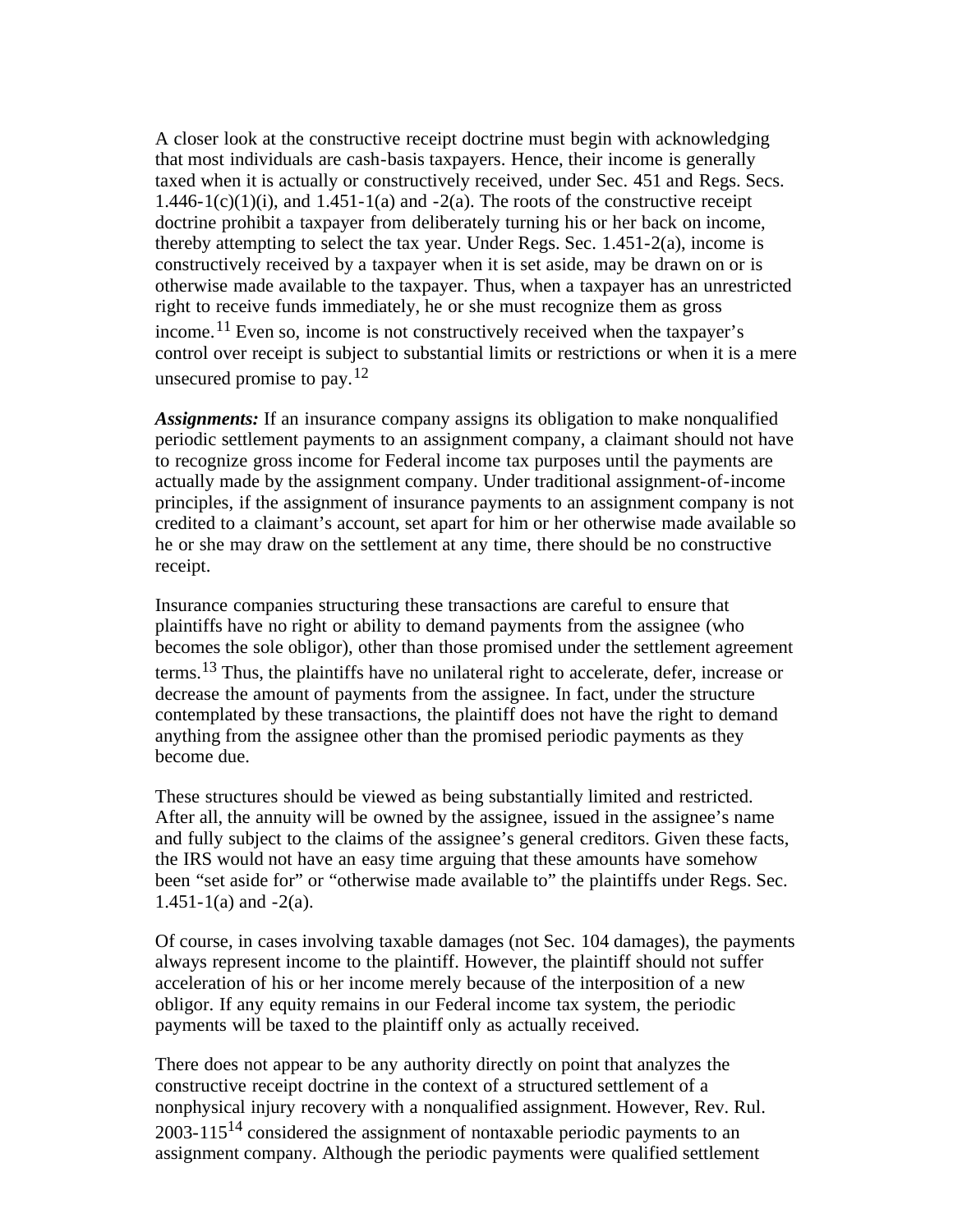payments under Sec. 130(a) otherwise nontaxable under Sec. 104(a)(2), the ruling analyzed the assignment of the payments to an assignment company in light of the constructive receipt and economic benefit doctrines.

That ruling seems to indicate that there should be no constructive receipt in the context of nonphysical injury structures that employ assignments, because the claimants have made irrevocable elections as to their periodic payments while their control of the receipt of the payments was subject to substantial limits or restrictions. This reasoning suggests that an assignment company should be able to assume responsibility for making nonqualified (and taxable) settlement payments on behalf of a defendant insurance company if the settlement documents' restrictions are followed.

#### **Economic Benefit Doctrine**

The economic benefit doctrine is another potentially pertinent rule in trying to decipher the tax consequences to the plaintiff. The Service could argue that the stream of payments the assignee has to make to the plaintiff confers an economic benefit on settlement. If the IRS were successful in this contention, the total value of the entire payment stream would be gross income to the plaintiff in the settlement year.

Even though the claimant ultimately has a different obligor (one other than the defendant), that hardly spells an economic benefit to accelerate the entire stream of periodic payments into the current year for tax purposes. Indeed, for the Service to be successful in an argument based on the economic benefit doctrine, it would have to prove that the amount is funded and secured and that the plaintiff needs only to wait for unconditional payments to arrive at a later time.<sup>[15](#page-8-14)</sup> Here, the payments promised to plaintiffs are far from secured or unconditional. Thus, the economic benefit doctrine should be inapplicable, as long as the annuity is purchased by the assignee and the assignee is named as the payee.<sup>[16](#page-8-15)</sup>

There is some helpful authority. In Rev. Rul.  $72-25$ ,  $17$  no economic benefit was found to have been conveyed when an employer purchased an annuity to fund payments to an employee, and the employer (not the employee) was the named beneficiary under the annuity contract.<sup>18</sup> There are strong arguments that the transaction between the assignor insurance company and the assignee should not trigger application of the economic benefit doctrine.

As long as the assignee (and not the plaintiff) will be the owner and beneficiary of the annuity contract, it is hard to imagine the Service successfully applying the economic benefit doctrine. Once the annuity is purchased, it will remain an asset of the assignee and subject to the claims of its general creditors. Thus, it is inappropriate for the IRS to assert that the plaintiff has an economic benefit in the entire stream of payments in the settlement year.

#### **Cash Equivalency**

The doctrine of cash equivalency is used far less frequently than the economic benefit and constructive receipt doctrines, but it still surfaces from time to time. The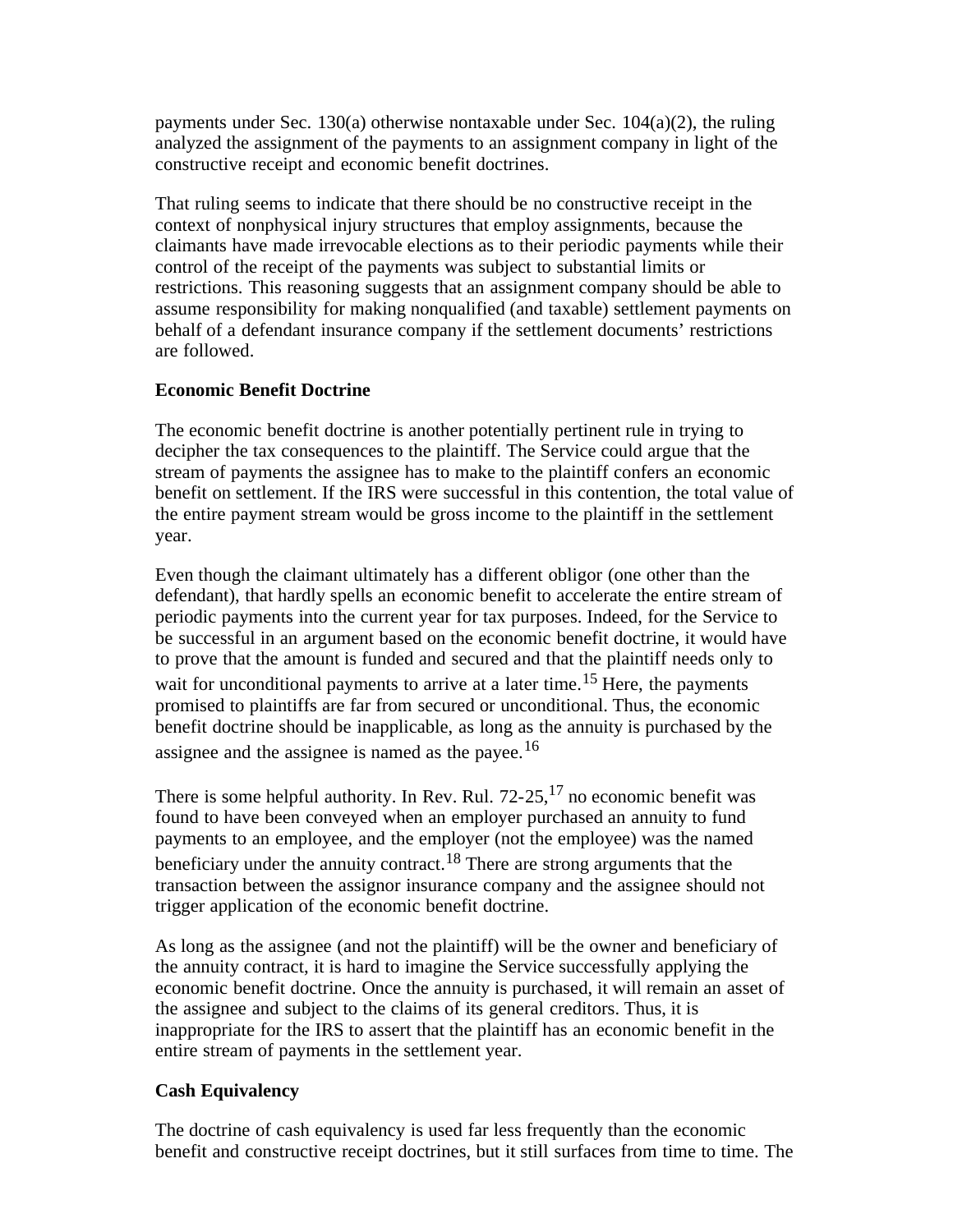Service could attempt to use it to force a plaintiff to book the entire stream of payments in the settlement year. To prevail, it would have to prove that the assignee's promise to pay is unconditional, readily convertible into cash and a type of obligation frequently discounted or factored.<sup>[19](#page-9-2)</sup>

Under the terms of these settlements, the plaintiffs' rights generally cannot be assigned, sold, transferred, pledged or encumbered. Accordingly, a successful application of the cash equivalency doctrine by the IRS seems improbable.<sup>20</sup> In fact, most settlement documents would void the entire settlement if the plaintiff attempted to sell, transfer or assign rights to the settlement payments.

## **Conclusion**

Until the Service or the courts offer more guidance, taxpayers and their advisers should carefully avoid the pitfalls of the constructive receipt, economic benefit and cash equivalency doctrines in the structured settlement context. Still, structures increasingly make sense in non-Sec. 104 cases. Plaintiffs can maximize their chances of prevailing in a dispute with the IRS by ensuring that the assignee is the owner of the funding annuity and subject to the claims of the assignee's general creditors.

Also vitally important is the plaintiff's lack of a right to immediately receive the entire stream of payments, or to accelerate them. The payment stream should ideally be unfunded, thus diminishing the viability of an IRS claim that property has been set aside on which the plaintiff can draw. As long as the deferred payment agreements are binding between the parties and made before the plaintiff has acquired an absolute and unconditional right to receive payment, he or she should not have to recognize income until the payments are actually received.<sup>[21](#page-9-4)</sup> As always, taxpayers should proceed with caution and obtain tax advice before reaching any settlement.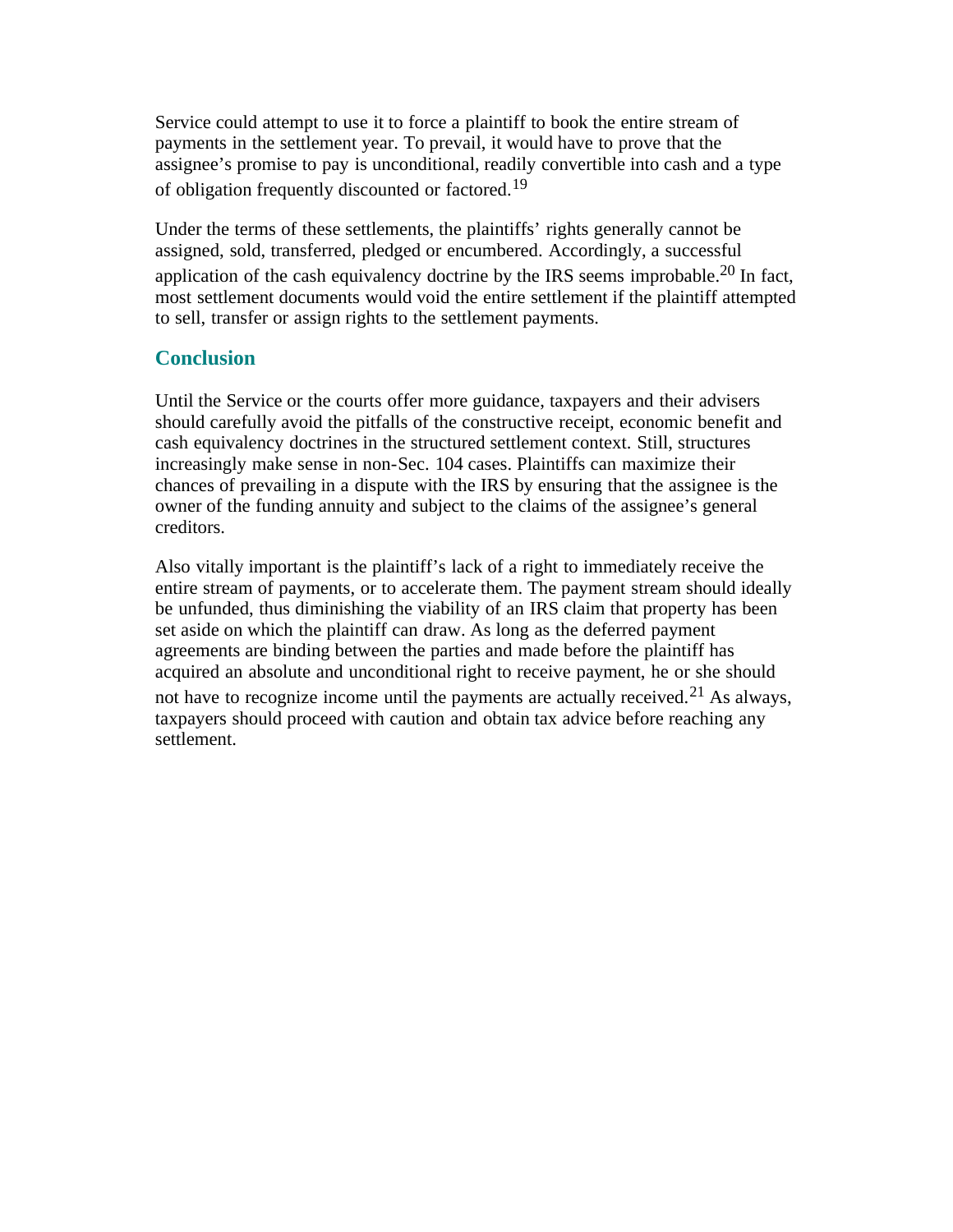## **Structured Settlements and Nonqualified Assignments— footnotes**

<span id="page-8-0"></span>1 See *Jared R. Nield,* TC Summ. Op. 2002-110; *Wally O. Oyelola,* TC Summ. Op. 2004-28; *Jacqueline Medina*, TC Summ*.* Op. 2003-148; *Deforest Dorroh,* TC Summ. Op. 2003-93; *Ed Montgomery,* TC Memo 2003-64; *Stephen G. Cates,* TC Summ. Op. 2003-15; and *Virgie R. Porter,* TC Summ. Op. 2003-14.

<span id="page-8-1"></span><sup>2</sup> *Eric E. Schleier,* 515 US 323 (1995).

<span id="page-8-2"></span><sup>3</sup> *Wally O. Oyelola,* note 1 supra; *Sandar G. Venable,* TC Memo 2003-240; *Stephen G. Shaltz,* TC Memo 2003-173; *Robert G. Henderson,* TC Memo 2003-168; and *Micheal Thomas Prasil,* TC Memo 2003-100.

<span id="page-8-3"></span><sup>4</sup> *Oyelola,* note 1 supra.

<span id="page-8-4"></span><sup>5</sup> *Cates*, note 1 supra.

<span id="page-8-5"></span><sup>6</sup> *Joseph Tamberella,* TC Memo 2004-47.

<span id="page-8-6"></span>7 See Rev. Ruls. 77-230, 1977-2 CB 214; 79-220, 1979-2 CB 74; and 79-313, 1979-2 CB 75.

<span id="page-8-7"></span>8 See Rev. Rul. 79-220, note 7 supra.

<span id="page-8-8"></span>9 See, e.g., Nabco Allstate brochure, at [www.deltasettlements.com/Products/TrustServices/SpecialNeedsTrust/R1NABCOBrochureAllstate.pdf.](http://www.deltasettlements.com/Products/TrustServices/SpecialNeedsTrust/R1NABCOBrochureAllstate.pdf)

<span id="page-8-9"></span>10 See *Howard Veit,* 8 TC 809 (1947), acq., 1947-2 CB 4.

<span id="page-8-10"></span><sup>11</sup> *George C. Martin,* 96 TC 814, 823 (1991); and *H.O. Williams,* 219 F2d 523 (5th Cir. 1955).

<span id="page-8-11"></span>12 See Regs. Sec. 1.451-2(a); *Aldrich H. Ames,* 112 TC 304 (1999); and Rev. Rul. 79-313, note 7 supra; see also IRS Letter Ruling 8527050 (4/9/85) (income is not constructively received if the taxpayer's control of its receipt is subject to substantial limits or restrictions).

<span id="page-8-12"></span><sup>13</sup> See IRS Letter Ruling 8435154 (6/1/84) (an insurance company requested a ruling on the assignability of periodic payments outside the scope of Sec. 130 assignments; the IRS ruled that there was no constructive receipt as long as the payments were "unfunded," "unsecured" and the plaintiff had no right to demand payments from the assignee).

<span id="page-8-13"></span>14 Rev. Rul. 2003-115, IRB 2003-46, 1052.

<span id="page-8-14"></span>15 See *John H. Smith,* 324 US 177 (1945) and *George W. Drysdale,* 277 F2d 413 (6th Cir. 1960), rev'g 32 TC 378 (1959).

<span id="page-8-15"></span>16 See *Renton K. Brodie,* 1 TC 275 (1942) and *Olmstead Incorporated Life Agency,* 35 TC 429 (1960), aff'd, 304 F2d 16 (8th Cir. 1962).